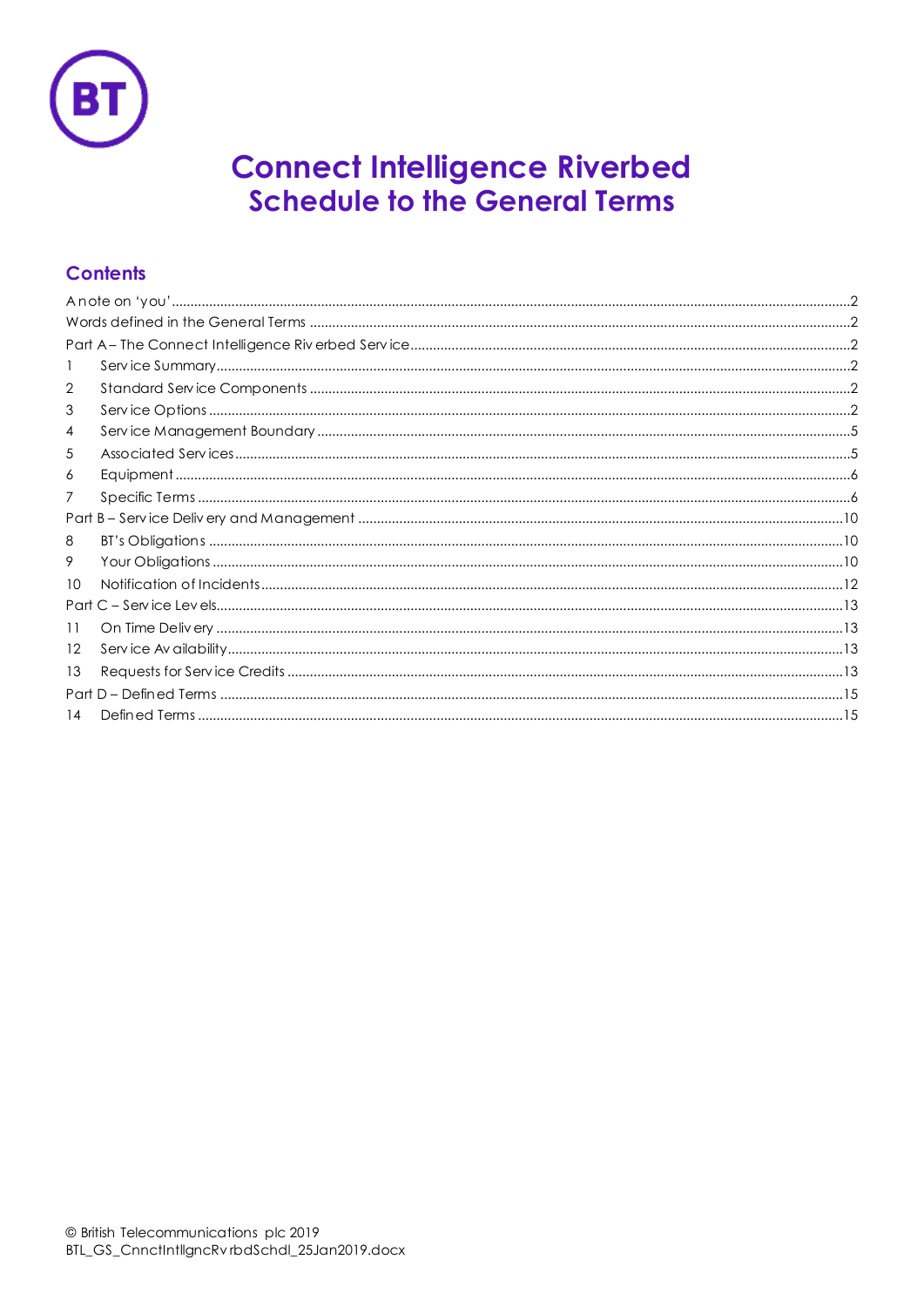

### <span id="page-1-0"></span>**A note on 'you'**

'You' and 'your' mean the Customer.

#### <span id="page-1-1"></span>**Words defined in the General Terms**

Words that are capitalised but hav e not been defined in this Schedule hav e the meanings giv en to them in the General Terms.

## <span id="page-1-2"></span>**Part A – The Connect Intelligence Riverbed Service**

#### <span id="page-1-3"></span>**1 Service Summary**

BT will prov ide you with an Application performance management serv ice using BT Equipment and Software comprising:

- 1.1 the Standard Serv ice Components; and
- 1.2 any of the Service Options as set out in any applicable Order, up to the point of the Service Management Boundary as set out in Paragraph [4](#page-4-0) ("**Connect Intelligence Riverbed Service**").

#### <span id="page-1-4"></span>**2 Standard Service Components**

BT will prov ide you with all the following standard serv ice components ("**Standard Service Components**") in accordance with the details as set out in any applicable Order prov ided that you hav e ordered one or more Serv ice Options:

#### 2.1 **Professional Services - Design Consultancy**

BT will:

- 2.1.1 agree with you the configuration of the Connect Intelligence Riv erbed Serv ice and the Application Policy; and
- 2.1.2 configure the Connect Intelligence Riv erbed Serv ice in accordance with the Application Policy.

#### <span id="page-1-6"></span>2.2 **Professional Services - Service Delivery Manager**

- 2.2.1 BT will make av ailable an indiv idual who will:
	- (a) manage the distribution and installation of the Connect Intelligence Riv erbed Serv ice at the Sites set out in the Order; and
	- (b) manage the commissioning and acceptance testing of the Connect Intelligence Riv erbed Serv ice in accordance with Paragrap[h 8.2,](#page-9-3)

#### ("**Service Delivery Manager**").

2.2.2 BT will provide further information about the Service Deliv ery Manager in the Handbook.

#### 2.3 **Portal**

BT will:

- 2.3.1 prov ide you access to a Portal; and
- 2.3.2 audit access to the Portal.

#### <span id="page-1-5"></span>**3 Service Options**

BT will prov ide you with any of the following options ("**Service Options**") as set out in any applicable Order and in accordance with the details as set out in that Order:

## 3.1 **Service Incident investigation**

The Serv ice Desk will inv estigate Alarms.

#### 3.2 **Professional Services - Analyst and Technical Consultant**

BT will assign:

- 3.2.1 an analyst as a principal contact for monthly reporting activ ities. The monthly report will v ary dependent on the Serv ice Options set out in the Order but will include observ ations and recommendations that may if adopted by you, maximise the performance of the Connect Intelligence Riv erbed Serv ice. We will agree between both of us the date in the month when the report will be issued;
- <span id="page-1-7"></span>3.2.2 a technical consultant who will:
	- (a) carry out on-going activ ities to maximise and stabilise the performance of the Connect Intelligence Riv erbed Serv ice;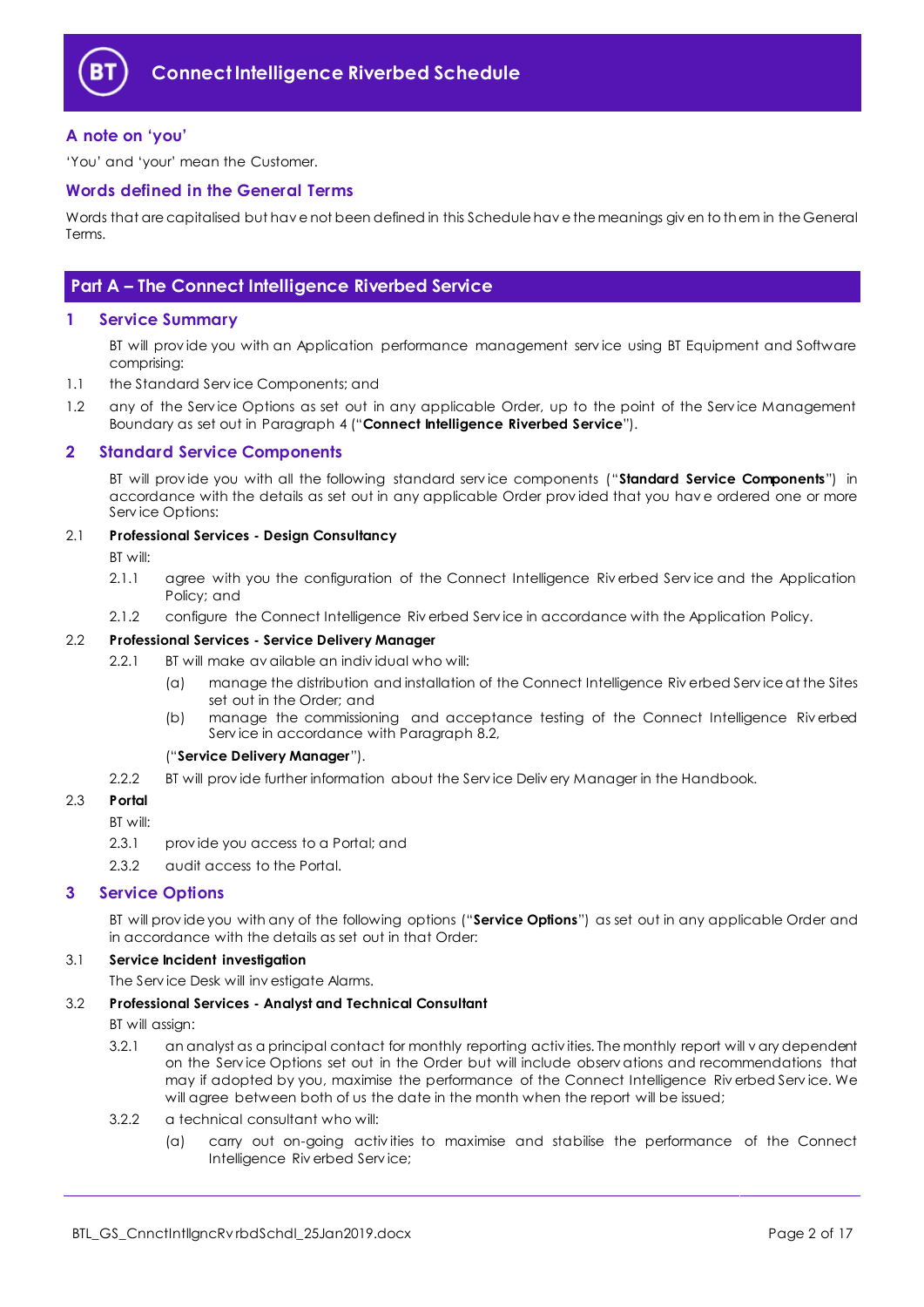

# **Connect Intelligence Riverbed Schedule**

- (b) work with you and other relev ant parties to maintain the technical integrity of the Connect Intelligence Riv erbed Serv ice; and
- (c) notify you of any Software releases that may affect the Connect Intelligence Riv erbed Serv ice and which BT may adopt,

#### ("**Technical Consultant**").

3.2.3 This Serv ice Option is not av ailable with SteelConnect and VaaS Bronze.

#### 3.3 **Service Review**

BT will:

3.3.1 send you monthly reports in standard BT format, including reports containing:

- (a) observ ations, other than for VaaS Bronze and SteelConnect;
- (b) graphs and charts associated with:
	- (i) the Connect Intelligence Riv erbed Serv ice;
	- (ii) your Infrastructure; and
	- (iii) Applications,
- as set out in the Order; and;
- 3.3.2 prov ide you with access to read-only reporting and serv ice v isibility v ia the Portal.

#### 3.4 **BT Installation**

BT will install and configure any BT Equipment.

#### <span id="page-2-0"></span>3.5 **SteelHead**

- 3.5.1 Software that will identify and allev iate common performance issues in Wide Area Networks including the control and improv ement of Application performance and the reduction of bandwidth use by those Applications and which:
	- (a) may be installed by you on Customer Equipment such as a serv er; or
	- (b) is installed by BT on BT Equipment.
- 3.5.2 You will order any required new bandwidth, equipment or configuration changes and will pay the associated charges to the prov ider of those serv ices.
- 3.5.3 BT will:
	- (a) install and configure the BT Equipment;
	- (b) configure the Software on the Customer Equipment; and
	- (c) manage the Software and the BT Equipment through a centralised management platform.

#### <span id="page-2-2"></span>3.6 **SteelHead mobile - Mobile Optimisation**

- 3.6.1 An addition to the Steelhead Serv ice Option in Paragraph [3.5](#page-2-0) that prov ides access for the number of mobile Users set out in the Order, who hav e installed the Software on Customer Equipment such as their Desktop or Laptop PCs ("**User Customer Equipment**").
- 3.6.2 You will:
	- (a) ensure that the User Customer Equipment meets the specification set out in the Order;
	- (b) manage the distribution of the Software to Users; and
	- (c) prov ide initial support to Users and where further support is required ensure that the Customer Contact will contact the Serv ice Desk and not the User.

#### <span id="page-2-1"></span>3.7 **SteelCentral**

- 3.7.1 SteelCentral uses BT Equipment or Software installed by you on Customer Equipment such as a serv er to measure and report on your Applications and prov ides:
	- (a) a standard Dashboard which may be customised in consultation with the Technical Consultant during implementation; and
	- (b) tools and reports to help you monitor and troubleshoot the Applications accessed by SteelCentral.
- 3.7.2 SteelCentral uses:
	- (a) flow data from the BT Equipment; and/or any compatible Netflow source; and/or
	- (b) packet capture data.
- 3.7.3 The Technical Consultant will configure fiv e Serv ice Maps. If you request additional Serv ice Maps, you may:
	- (a) carry out your own configuration of the additional Serv ice Maps; or
	- (b) request additional Serv ice Maps from BT and BT will apply an additional Charge.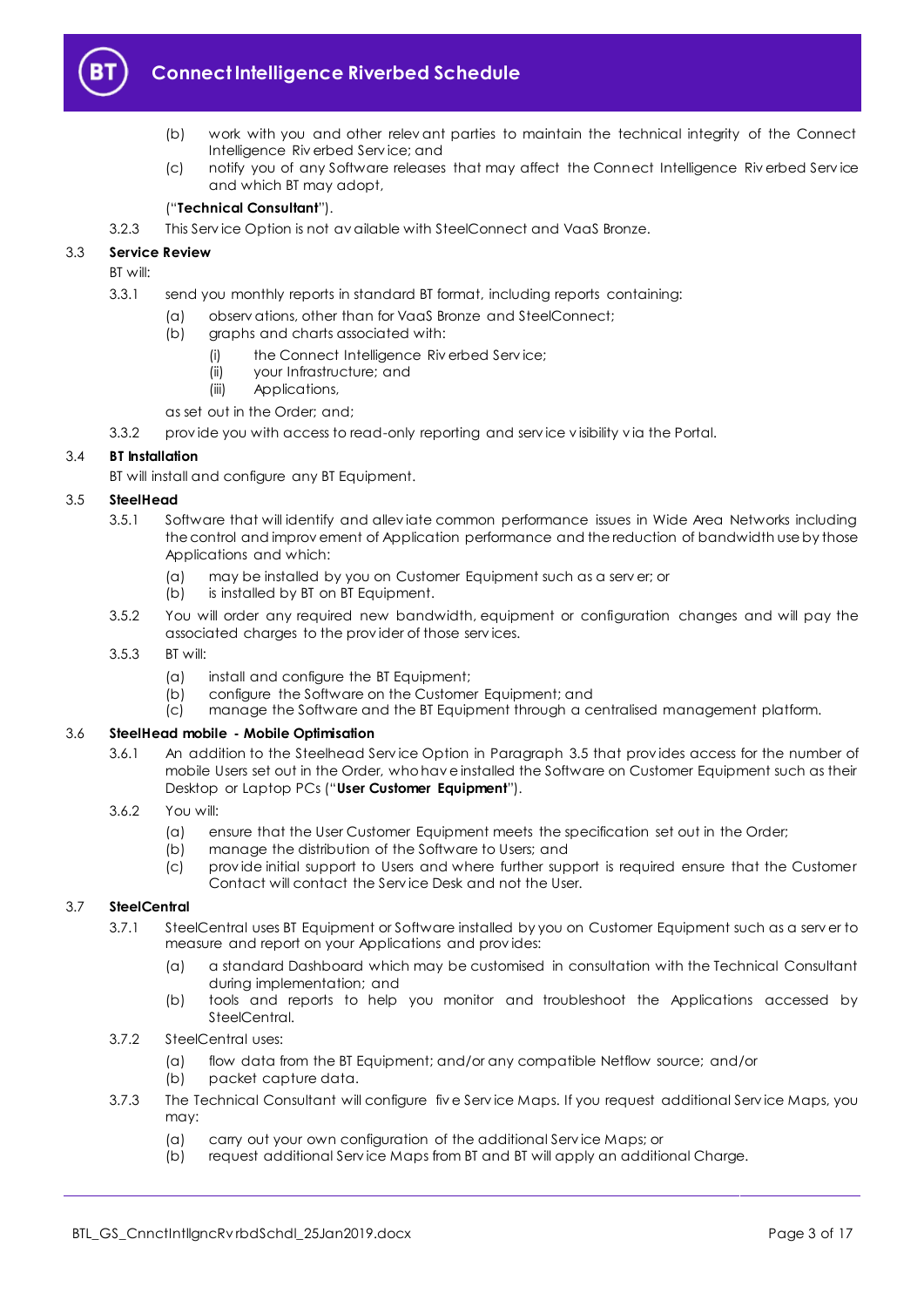

- 3.7.4 You may create and customise Dashboards and reports and BT may prov ide training for you to do this, at an additional Charge.
- 3.7.5 You may order SteelCentral on its own or as an addition to other Serv ice Options.

#### <span id="page-3-1"></span>3.8 **Visibility as a Service – Bronze ("VaaS Bronze")**

- 3.8.1 VaaS Bronze uses BT Equipment or Software installed by you on Customer Equipment such as a serv er to measure and report on your Applications and prov ides:
	- (a) a standard Dashboard; and
	- (b) tools and reports to help you monitor and troubleshoot the Applications VaaS Bronze has access to.
- 3.8.2 VaaS Bronze uses flow data from the BT Equipment or Customer Equipment.
- 3.8.3 You may create and customise Dashboards and reports.
- 3.8.4 You may order VaaS Bronze on its own or as an addition to other Serv ice Options.

#### <span id="page-3-3"></span>3.9 **Visibility as a Service – Silver (VaaS Silver)**

- 3.9.1 VaaS Silv er uses BT Equipment or Software installed by you on Customer Equipment such as a serv er to measure and report on your Applications and prov ides:
	- (a) a standard Dashboard which may be customised in consultation with the Technical Consultant during implementation; and
	- (b) tools and reports to help you monitor and troubleshoot the Applications VaaS Silv er has access to.
- 3.9.2 VaaS Silv er uses flow data from the BT Equipment or Customer Equipment.
- 3.9.3 The Technical Consultant will configure fiv e Serv ice Maps. If you request additional Serv ice Maps, you may:
	- (a) carry out your own configuration of the additional Serv ice Maps; or
	- (b) request additional Serv ice Maps from BT and BT will apply an additional Charge.
- 3.9.4 You may create and customise Dashboards and reports and BT may prov ide training for you to do this, at an additional Charge.
- 3.9.5 You may order VaaS Silv er on its own or as an addition to other Serv ice Options.

#### <span id="page-3-2"></span>3.10 **Visibility as a Service – Gold (VaaS Gold)**

- 3.10.1 VaaS Gold uses BT Equipment or Software installed by you on Customer Equipment such as a serv er to measure and report on your Applications and prov ides:
	- (a) a standard Dashboard which may be customised in consultation with the Technical Consultant during implementation;
	- (b) tools and reports to help you monitor and troubleshoot the Applications VaaS Gold has access to.
- 3.10.2 VaaS Gold uses:
	- (a) flow data from the BT Equipment; and/or
	- (b) packet capture data.
- 3.10.3 The Technical Consultant will configure fiv e Serv ice Maps. If you request additional Serv ice Maps, you may:
	- (a) carry out your own configuration of the additional Serv ice Maps; or
	- (b) request additional Serv ice Maps from the Connect Acceleration Monitoring consultant and BT and BT will apply an additional Charge.
- 3.10.4 You may create and customise Dashboards and BT may prov ide training for you to do this, at an additional Charge.
- 3.10.5 You may order VaaS Gold on its own or as an addition to other Serv ice Options.

#### <span id="page-3-0"></span>3.11 **SteelFusion**

- 3.11.1 Software in the Customer Data Centre and on BT Equipment at the Site, prov iding storage of Site data at the Customer Data Centre and allowing the storage to be de-coupled from the local Site serv er.
- 3.11.2 BT will configure the Software to prov ide interfaces to the Customer Data Centre serv ers based on information prov ided by you and in accordance with the Order.
- 3.11.3 You will make av ailable the pre-requisites as set out in the Order.

#### <span id="page-3-4"></span>3.12 **SteelFusion – Virtual Service Platform ("VSP")**

3.12.1 The Virtual Serv ice Platform is an addition to SteelFusion and prov ides: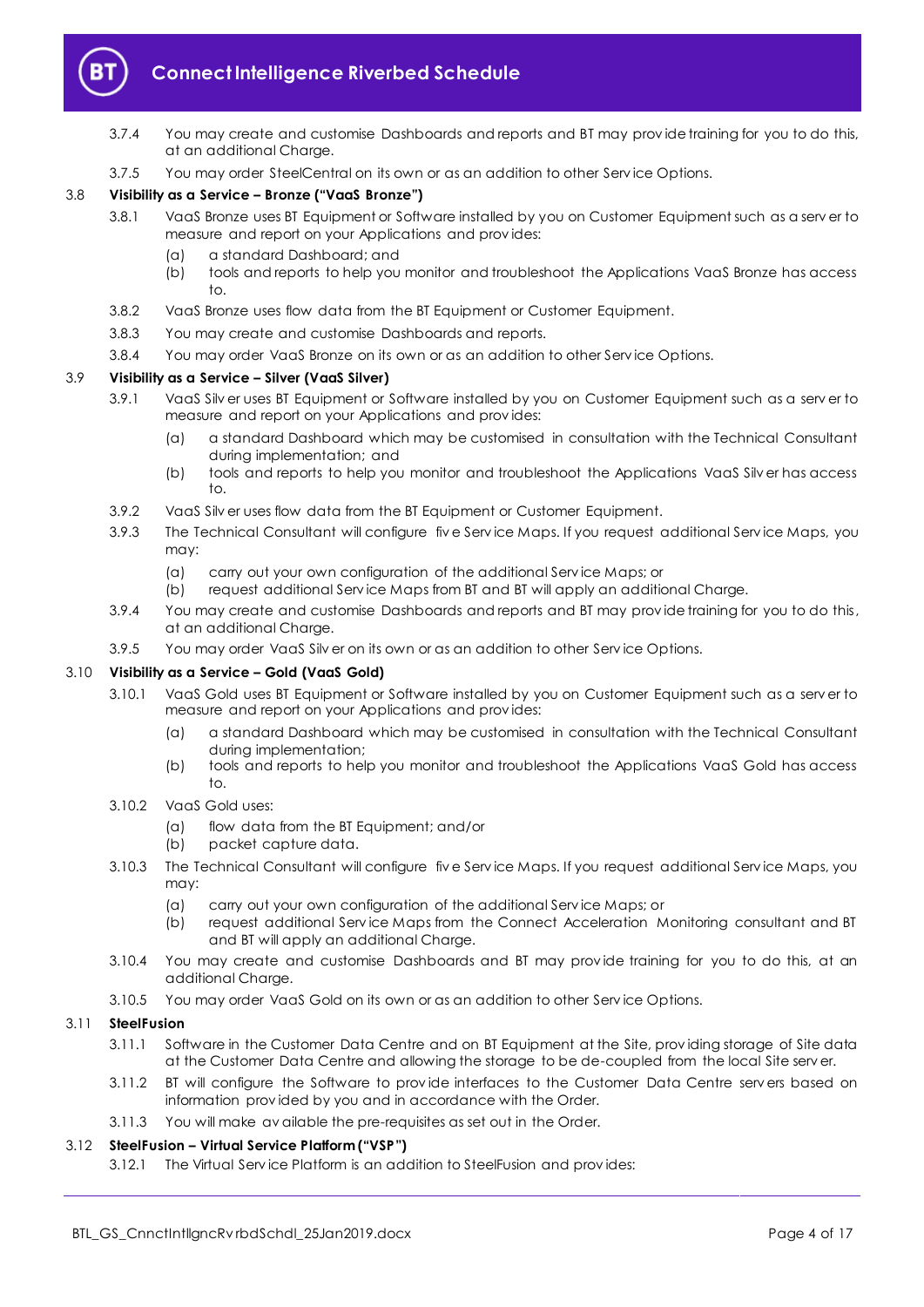

# **Connect Intelligence Riverbed Schedule**

- (a) the capability to run your Applications in a protected partition on BT Equipment; and
- (b) back-up, licensing, installation, configuration, management, support, patching and back-up of the VSP by BT.
- 3.12.2 You will be responsible for:
	- (a) the licensing, configuration, management, support and patching of your Applications that you run on the VSP;
	- (b) back-up, configuration, management, support and patching of the Virtual Machine Operating System; and
	- (c) back-up of the Virtual Machine Disk,

details of which will be set out in the Order.

- 3.12.3 Where there is a failure in the BT Equipment:
	- (a) BT will replace the BT Equipment and restore it in accordance with the settings at implementation of the Connect Intelligence Riv erbed Serv ice; and
	- (b) you will restore and upgrade as necessary the Application(s), Virtual Machine Operating System and Virtual Machine Disk.
- 3.12.4 The number of av ailable Application partitions will be as set out in the Order.

#### <span id="page-4-4"></span>3.13 **SteelConnect**

- 3.13.1 SteelConnect is managed v ia the Internet and will:
	- (a) allev iate common performance issues in Wide Area Networks including the control and improv ement of Application performance and the reduction of bandwidth use by those Applications; and
	- (b) prov ide access to Microsoft Azure and Amazon Web Serv ices where you hav e an existing contract for Microsoft Azure and Amazon Web Serv ices.
- 3.13.2 The Software:
	- (a) may be installed by you on Customer Equipment such as a serv er; or
	- (b) is installed by BT on BT Equipment.
- 3.13.3 BT will prov ide access to the SteelConnect Portal that you may use to manage and control your Applications.
- 3.13.4 BT will:
	- (a) install and configure the BT Equipment; and
	- (b) configure the Software on the Customer Equipment.
- 3.13.5 You will:
	- (a) manage your Applications and the BT Equipment through the SteelConnect Portal; and
	- (b) order any required new bandwidth, equipment or configuration changes and will pay the associated charges to the prov ider of those serv ices.
- 3.14 Serv ice Options may not be av ailable in all countries.

#### <span id="page-4-0"></span>**4 Service Management Boundary**

- <span id="page-4-3"></span>4.1 BT will prov ide and manage the Connect Intelligence Riv erbed Serv ice in accordance with Parts B and C of this Schedule and as set out in any applicable Order up to the port on the BT Equipment prov ided at the Site, ("**Service Management Boundary**").
- 4.2 The Serv ice Management Boundary is for the Connect Intelligence Riv erbed Serv ice only, and does not define the Serv ice Management Boundary for any other serv ices prov ided by BT.
- 4.3 BT will hav e no responsibility for the Connect Intelligence Riv erbed Serv ice outside the Serv ice Management Boundary.
- 4.4 BT does not make any representations, whether express or implied, about whether the Connect Intelligence Riv erbed Serv ice will operate in combination with any Customer Equipment or other equipment and software.

#### <span id="page-4-1"></span>**5 Associated Services**

- <span id="page-4-2"></span>5.1 You will hav e the following serv ices in place that will connect to the Connect Intelligence Riv erbed Serv ice and are necessary for the Connect Intelligence Riv erbed Serv ice to function and will ensure that these serv ices meet the minimum technical requirements that BT specifies:
	- 5.1.1 Wide Area Network;
	- 5.1.2 Local Area Network, and
	- 5.1.3 for SteelConnect, Internet connectiv ity,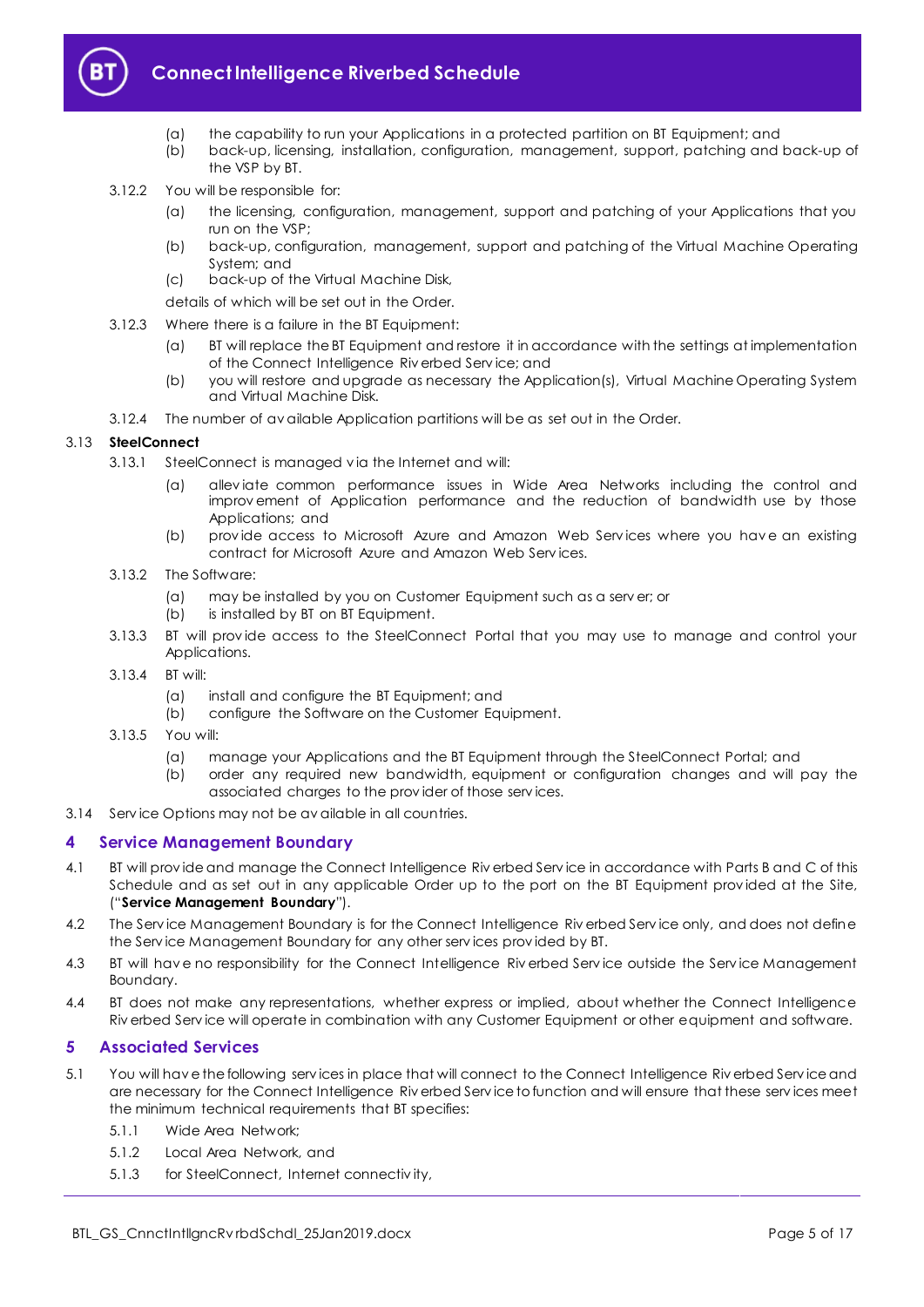

#### (each an "**Enabling Service**").

- 5.2 If BT prov ides you with any serv ices other than the Connect Intelligence Riv erbed Serv ice (including, but not limited to any Enabling Serv ice) this Schedule will not apply to those serv ices and those serv ices will be gov erned by their separate terms.
- 5.3 BT will not be liable for failure to or delay in supplying the Connect Intelligence Riv erbed Serv ice to a Site if a prov ider of the Enabling Serv ices delays or refuses the supply of those Enabling Serv ices to that Site.

## <span id="page-5-0"></span>**6 Equipment**

#### 6.1 **Use of BT Equipment**

In relation to BT Equipment, you will:

- 6.1.1 keep the BT Equipment safe and without risk to health;
- 6.1.2 only use the BT Equipment or allow it to be used, in accordance with any instructions or authorisation BT may giv e and for the purpose for which it is designed;
- 6.1.3 not mov e the BT Equipment or any part of it from the Site(s) without BT's written consent and, you will pay BT's costs and expenses reasonably incurred as a result of such mov e or relocation;
- 6.1.4 not make any alterations or attachments to, or otherwise interfere with, the BT Equipment, nor permit any person (other than a person authorised by BT) to do so, without BT's prior written consent and, if BT giv es its consent, agree that any alterations or attachments are part of the BT Equipment;
- 6.1.5 not sell, charge, assign, transfer or dispose of or part with possession of the BT Equipment or any part of it;
- 6.1.6 not allow any lien, encumbrance or security interest ov er the BT Equipment, nor pledge the credit of BT for the repair of the BT Equipment or otherwise;
- 6.1.7 not claim to be owner of the BT Equipment and ensure that the owner of the Site(s) will not claim ownership of the BT Equipment, ev en where the BT Equipment is fixed to the Site(s);
- 6.1.8 obtain appropriate insurance against any damage to or theft or loss of the BT Equipment;
- 6.1.9 in addition to any other rights that BT may hav e, reimburse BT for any losses, costs or liabilities arising from your use or miss-use of the BT Equipment or where the BT Equipment is damaged, stolen or lost, except where the loss or damage to BT Equipment is a result of fair wear and tear or caused by BT;
- 6.1.10 ensure that the BT Equipment appears in BT's name in your accounting books;
- 6.1.11 where there is a threatened seizure of the BT Equipment, or an Insolv ency Ev ent applies to you, immediately prov ide BT with Notice so that BT may take action to repossess the BT Equipment; and
- 6.1.12 notify any interested third parties that BT owns the BT Equipment.

#### 6.2 **BT Equipment**

BT Equipment will remain BT's property at all times and risk in BT Equipment will pass to you upon deliv ery, whether or not the BT Equipment has been installed.

#### <span id="page-5-3"></span><span id="page-5-2"></span>6.3 **WEEE Directive**

- 6.3.1 You will comply with Article 13 of the Waste Electrical and Electronic Equipment Directiv e 2012 ("**WEEE Directive**") for the costs of collection, treatment, recovery, recycling and environmentally sound disposal of any equipment supplied under the Contract that has become waste electrical and electronic equipment ("**WEEE**").
- 6.3.2 For the purposes of Article 13 of the WEEE Directiv e this Paragrap[h 6.3](#page-5-2) is an alternativ e arrangement to finance the collection, treatment, recov ery, recycling and env ironmentally sound disposal of WEEE.
- 6.3.3 You will comply with any information recording or reporting obligations imposed by the WEEE Directiv e.

#### <span id="page-5-1"></span>**7 Specific Terms**

#### 7.1 **Minimum Period of Service**

- 7.1.1 With the exception of:
	- (a) Visibility as a Serv ice; and
	- (b) SteelConnect,

at the end of the Minimum Period of Serv ice, unless one of us has giv en Notice to the other of an intention to terminate the Connect Intelligence Riv erbed Serv ice in accordance with the Contract, BT will continue to prov ide the Connect Intelligence Riv erbed Serv ice and each of us will continue to perform our obligations in accordance with the Contract.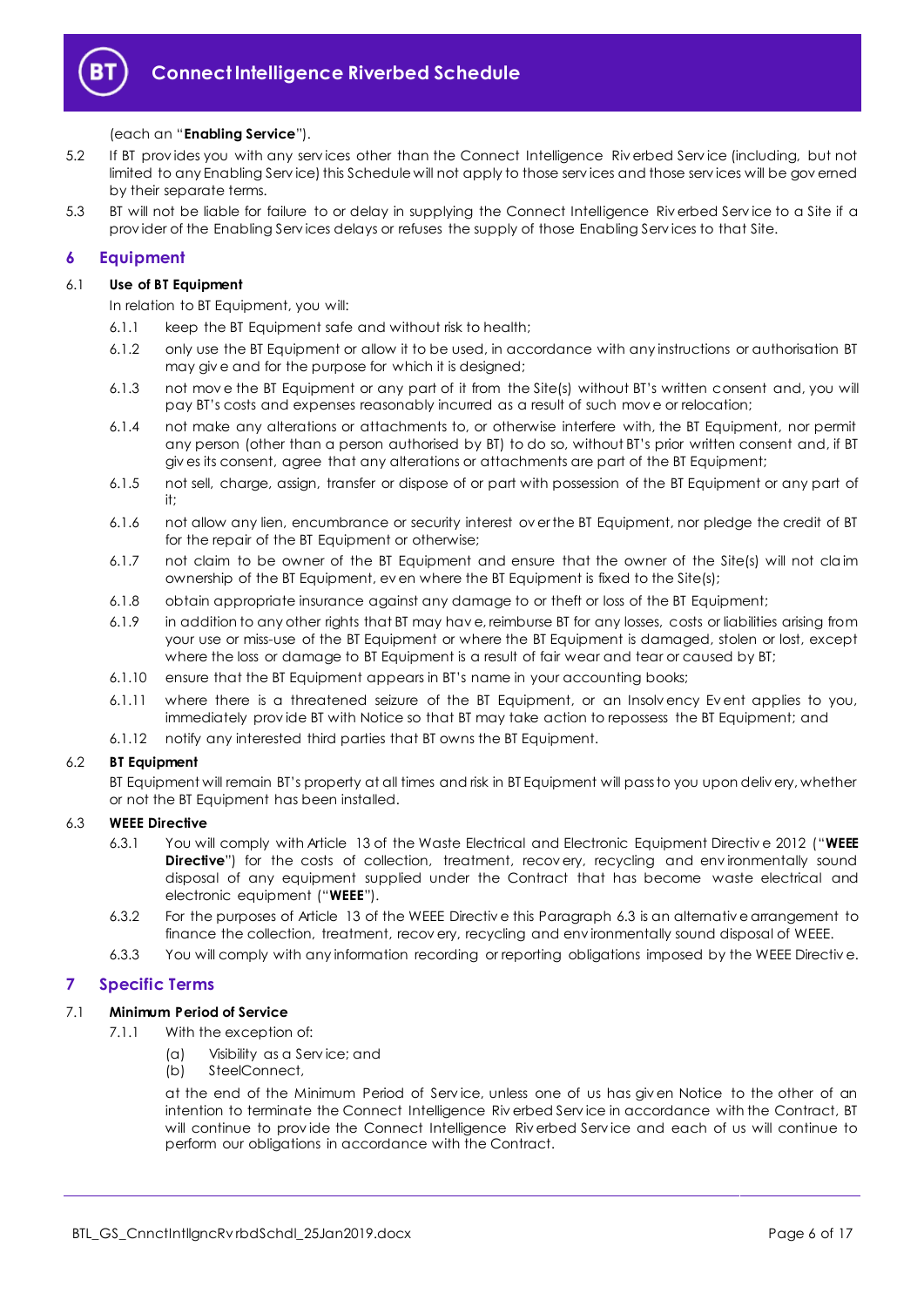

7.1.2 For Visibility as a Service and SteelConnect, unless you request a renewal of the Service Option for a Renewal Period, BT will cease deliv ering Visibility as a Serv ice or SteelConnect at the time of 23:59 on the last day of the Minimum Period of Serv ice or subsequent Renewal Period.

#### 7.2 **Customer Committed Date**

- 7.2.1 If you request a change to the Connect Intelligence Riverbed Service or any part of the Connect Intelligence Riv erbed Serv ice, then BT may rev ise the Customer Committed Date to accommodate that change.
- 7.2.2 BT may expedite deliv ery of the Connect Intelligence Riv erbed Serv ice for operational reasons or in response to a request from you, but this will not rev ise the Customer Committed Date.

#### 7.3 **Service Transition**

- 7.3.1 BT may agree, at your request, to take ov er the management of your existing Customer Equipment.
- <span id="page-6-0"></span>7.3.2 You will prov ide any information reasonably requests within a reasonable period of time before the Serv ice Start Date, including:
	- (a) an inv entory list with information relating to each item of existing Customer Equipment with relev ant specifications, including:
		- (i) the location of the existing Customer Equipment;
		- (ii) software licence information;
		- (iii) make and model of the Customer Equipment;
		- (iv ) IP Address; and
		- (v ) details of any third party contracts, serv ice lev el agreements and equipment;
	- (b) copies of relev ant extracts of your supplier support contracts for the existing Customer Equipment. BT will assume that the existing serv ice lev el agreements with the relev ant supplier remain the same as set out in the copies prov ided to BT, unless you prov ide BT Notice.
- 7.3.3 You will prov ide BT with access to the existing Customer Equipment at any time to allow BT to inspect and test it. Any changes to the inv entory prov ided in accordance with Paragraph [7.3.2\(a\)](#page-6-0) will be made in writing and:
	- (a) may cause delay to the adoption of the existing Customer Equipment or the Serv ice Start Date; and
	- (b) may result in a change to the Charges to reflect the rev ised scope of the Connect Intelligence Riv erbed Serv ice.
- <span id="page-6-1"></span>7.3.4 BT will complete a list of all the existing Customer Equipment that is in BT's reasonable opinion in satisfactory operating condition and compatible with the Connect Intelligence Riv erbed Serv ice, ("**Adopted Equipment**").
- <span id="page-6-3"></span>7.3.5 You will:
	- (a) be responsible for repairing, modifying, adjusting or replacing any Customer Equipment that is not compliant and is not in a satisfactory operating condition ("**Non-compliant Equipment**"); or
	- (b) request that BT:
		- (i) repairs, modifies or adjusts the Non-compliant Equipment and you will pay BT the Charges for this; or
		- (ii) replaces the Non-compliant Equipment with BT Equipment.
- 7.3.6 Title and risk in the Adopted Equipment will remain with you.
- 7.3.7 You will pay all BT's reasonable Charges for the ongoing repair, modification or adjustment of the Adopted Equipment (including software upgrades) which BT considers necessary to prov ide the Connect Intelligence Riv erbed Serv ice.
- 7.3.8 BT will not be liable for any faults or any other work carried out by prev ious maintainers of the Adopted Equipment.
- 7.3.9 BT will not be responsible for any support renewal funds owed to the Supplier or any ov er-spend at the point of BT adopting the Adopted Equipment.

## <span id="page-6-2"></span>7.4 **EULA**

- 7.4.1 BT will only prov ide the Connect Intelligence Riv erbed Serv ice if you hav e entered into the end user licence agreement with the Supplier in the form set out at [https://www.riv erbed.com/gb/legal/license.html,](https://www.riverbed.com/gb/legal/license.html) as may be amended or supplemented from time to time by the Supplier ("**EULA**").
- 7.4.2 You will observ e and comply with the EULA for all any use of the applicable Software.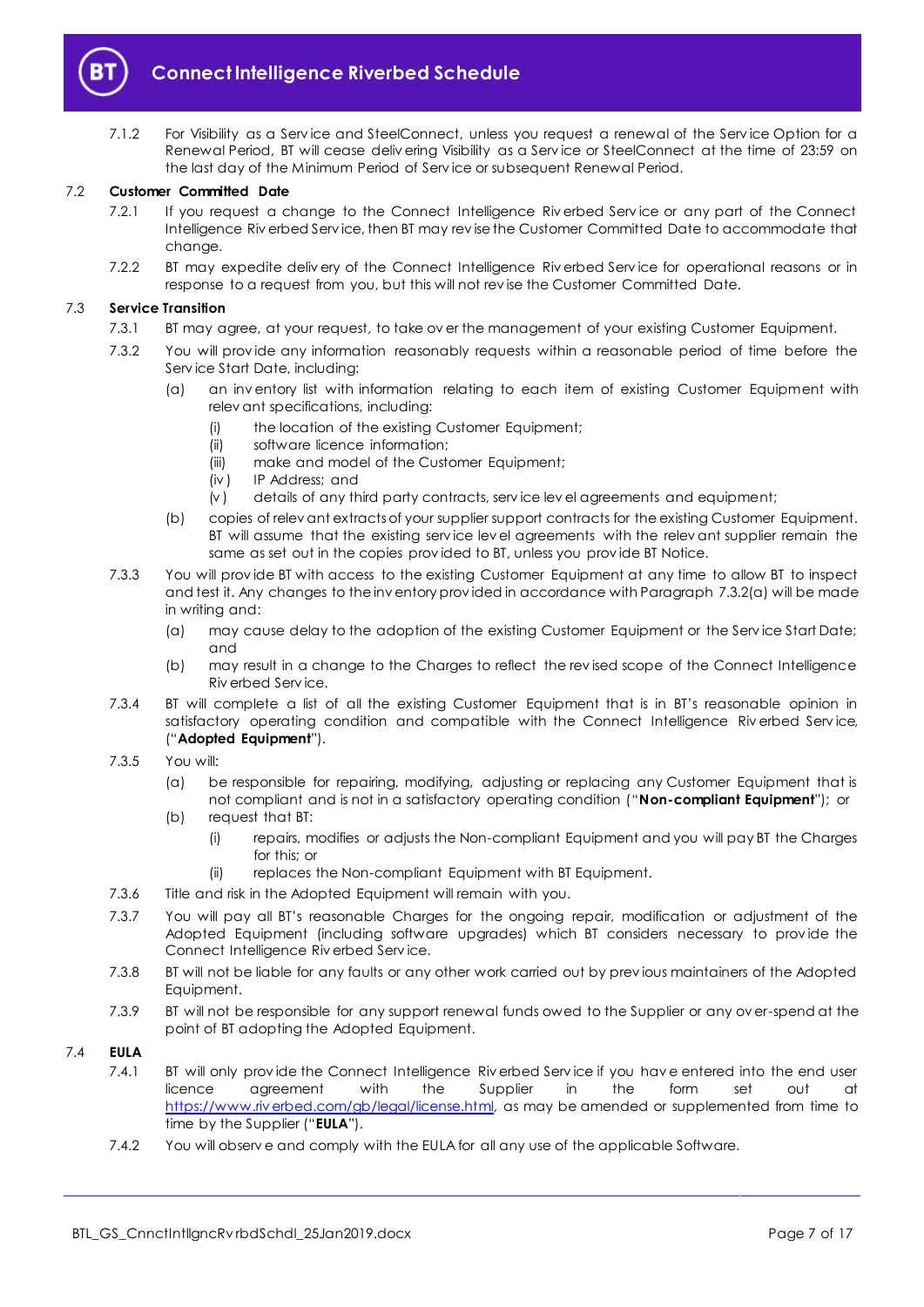

- 7.4.3 In addition to what it says in Clause 15 of the General Terms, if you do not comply with the EULA, BT may restrict or suspend the Connect Intelligence Riv erbed Serv ice upon reasonable Notice, and:
	- (a) you will continue to pay the Charges for the Connect Intelligence Riv erbed Serv ice until the end of the Minimum period of Serv ice; and
	- (b) BT may charge a re-installation fee to re-start the Connect Intelligence Riv erbed Serv ice.
- 7.4.4 You will enter into the EULA for your own benefit and the rights, obligations, acknowledgements, undertakings, warranties and indemnities granted in accordance with the EULA are between you and the Supplier and you will deal with the Supplier with respect to any loss or damage suffered by either of you as such loss or damage will not be enforceable against BT.

#### 7.5 **Invoicing**

- 7.5.1 Unless set out otherwise in any applicable Order, BT will inv oice you for the following Charges in the amounts set out in any applicable Order:
	- (a) Installation Charges, on the Serv ice Start Date;
	- (b) Recurring Charges, monthly in adv ance and for any period where the Connect Intelligence Riv erbed Serv ice is prov ided for less than one month, the Recurring Charges will be calculated on a daily basis;
	- (c) Professional Serv ices Charges on the earlier of the date of completion of the Professional Serv ices or termination of the Serv ice;
	- (d) de-installation Charges within 60 days of de-installation of the Connect Intelligence Riv erbed Serv ice; and
	- (e) any Termination Charges incurred in accordance with Paragraph [7.6](#page-7-0) upon termination of the relev ant Serv ice.
- 7.5.2 BT may inv oice you for any of the following Charges in addition to those set out in any applicable Order:
	- (a) Charges for inv estigating Incidents that you report to BT where BT finds no Incident or that the Incident is caused by something for which BT is not responsible under the Contract;
	- (b) Charges for inv estigating data v ariances that are caused by maintenance of the Infrastructure or changes to the Enabling Serv ices or your Infrastructure that hav e not been notified to BT in accordance with Paragraph[s 9.2.4](#page-10-0) and [9.2.5;](#page-10-1)
	- (c) commissioning the Connect Intelligence Riv erbed Serv ice in accordance with Paragraph [8.2](#page-9-3) outside of Business Hours;
	- (d) Charges for expediting prov ision of the Connect Intelligence Riv erbed Serv ice at your request after BT has informed you of the Customer Committed Date; and
	- (e) any other Charges as set out in any applicable Order or as otherwise agreed between both of us.

#### <span id="page-7-0"></span>7.6 **Cancellation and Termination Charges**

#### 7.6.1 **Cancellation Charges**

Clause 16 of the General Terms does not apply to the Connect Intelligence Riv erbed Serv ice.

#### <span id="page-7-1"></span>7.6.2 **Termination Charges**

If you terminate the Contract or the Connect Intelligence Riverbed Service for convenience in accordance with Clause 17 of the General Terms you will pay BT:

- (a) all outstanding Charges or payments due and payable under the Contract;
- (b) de-installation Charges; and
- (c) any other Charges as set out in any applicable Order;:
- <span id="page-7-2"></span>7.6.3 Subject to Paragrap[h 7.6.4,](#page-8-0) in addition to the Charges set out at Paragrap[h 7.6.2,](#page-7-1) if you terminate during the Minimum Period of Serv ice or any Renewal Period, you will pay BT:
	- (a) for any parts of the Connect Intelligence Riv erbed Serv ice that were terminated during the first 12 months of the Minimum Period of Serv ice, Termination Charges, as compensation, equal to:
		- (i) 100 per cent of the Recurring Charges for any remaining months of the first 12 months of the Minimum Period of Serv ice;
		- (ii) 20 per cent of the Recurring Charges for the remaining months, other than the first 12 months of the Minimum Period of Serv ice; and
		- (iii) any waiv ed Installation Charges;
	- (b) for any parts of the Connect Intelligence Riv erbed Serv ice that were terminated after the first 12 months of the Minimum Period of Serv ice (or during a Renewal Period), Termination Charges, as compensation, equal to 20 per cent of the Recurring Charges for any remaining months of the Minimum Period of Serv ice or the Renewal Period.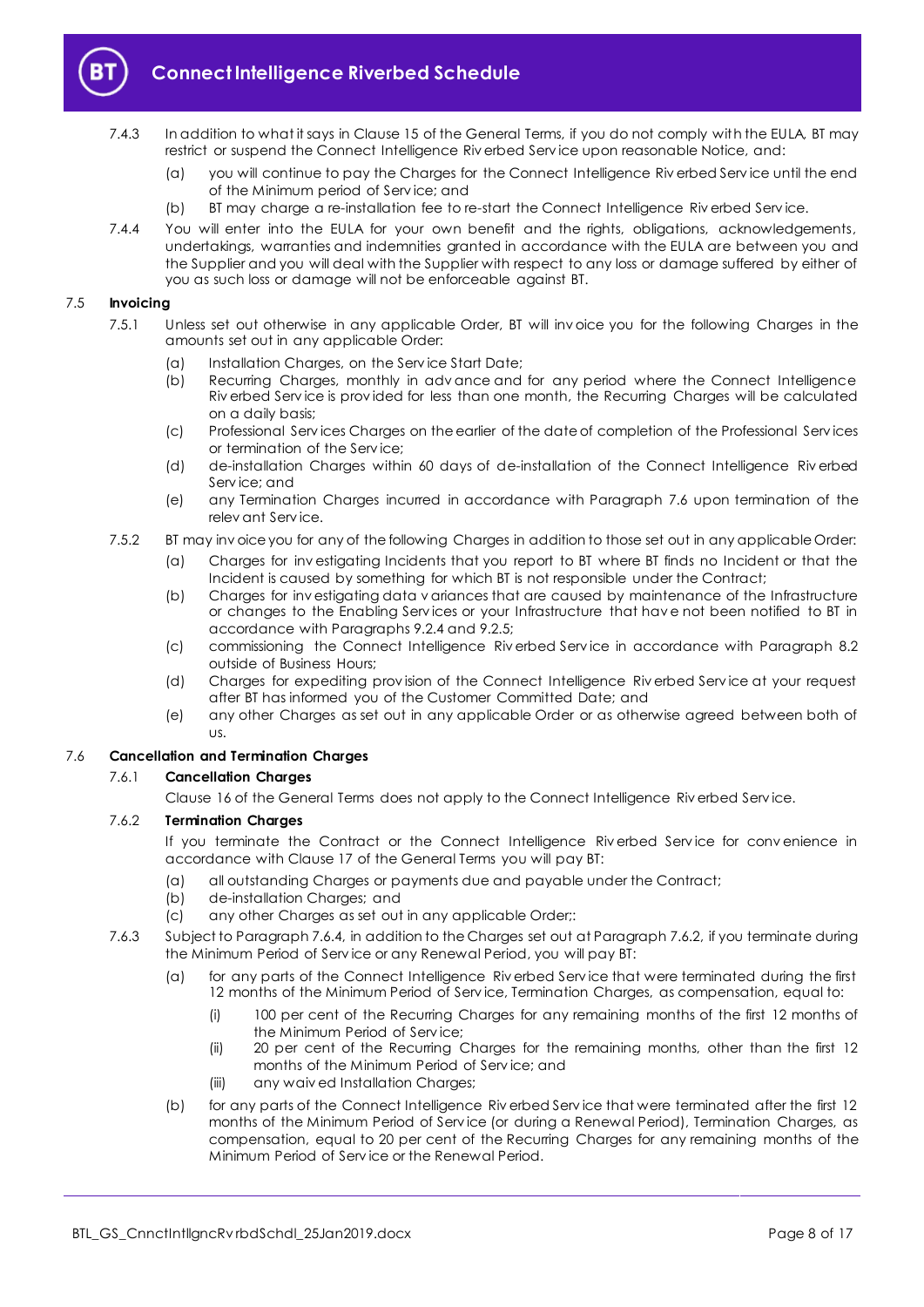

7.6.4 If you terminate VaaS Bronze during the first month of the Minimum Period of Serv ice, BT will not apply the Termination Charges in Paragraph [7.6.3.](#page-7-2)

#### <span id="page-8-2"></span><span id="page-8-0"></span>7.7 **Professional Services**

- 7.7.1 BT:
	- (a) will perform the Professional Serv ices using personnel BT considers to be suitably qualified ("**Personnel**");
	- (b) is solely responsible for directing, controlling and superv ising the work performed by the Personnel;
	- (c) may v ary the Personnel to meet BT's business needs and the personal needs of the Personnel and will giv e you reasonable notice of changes to the Personnel;
	- (d) may assign Personnel to perform similar serv ices for third parties; and
	- (e) may where:
		- (i) you ask BT to; and
		- (ii) where alternativ e Personnel are av ailable,
		- replace Personnel that are not reasonably acceptable to you.
- 7.7.2 BT's conditions of employment or where applicable the Supplier's conditions of employment will apply to Personnel.
- 7.7.3 You will at BT's reasonable request, promptly at no charge to BT provide adequate office accommodation, facilities and other support, including but not limited to securing access for BT to any End Customer Site or third party premises, BT requires for the effectiv e performance of the Professional Serv ices;
- <span id="page-8-1"></span>7.7.4 You will not during the period the Personnel are performing the Professional Serv ices and for 12 months after completion of the Professional Serv ices:
	- (a) employ or engage as an independent consultant; or
	- (b) offer employment to,

Personnel without BT's prior written agreement. Breach of Paragraph [7.7.4](#page-8-1) is a breach of the Contract not capable of remedy in accordance with Clause 18 of the General Terms and BT may apply damages equiv alent to the Charge for one hundred days' work of the indiv idual at his or her current daily fee rate.

7.7.5 BT will not apply Paragraph [7.7.4](#page-8-1) where the indiv idual successfully applies for a position adv ertised by you.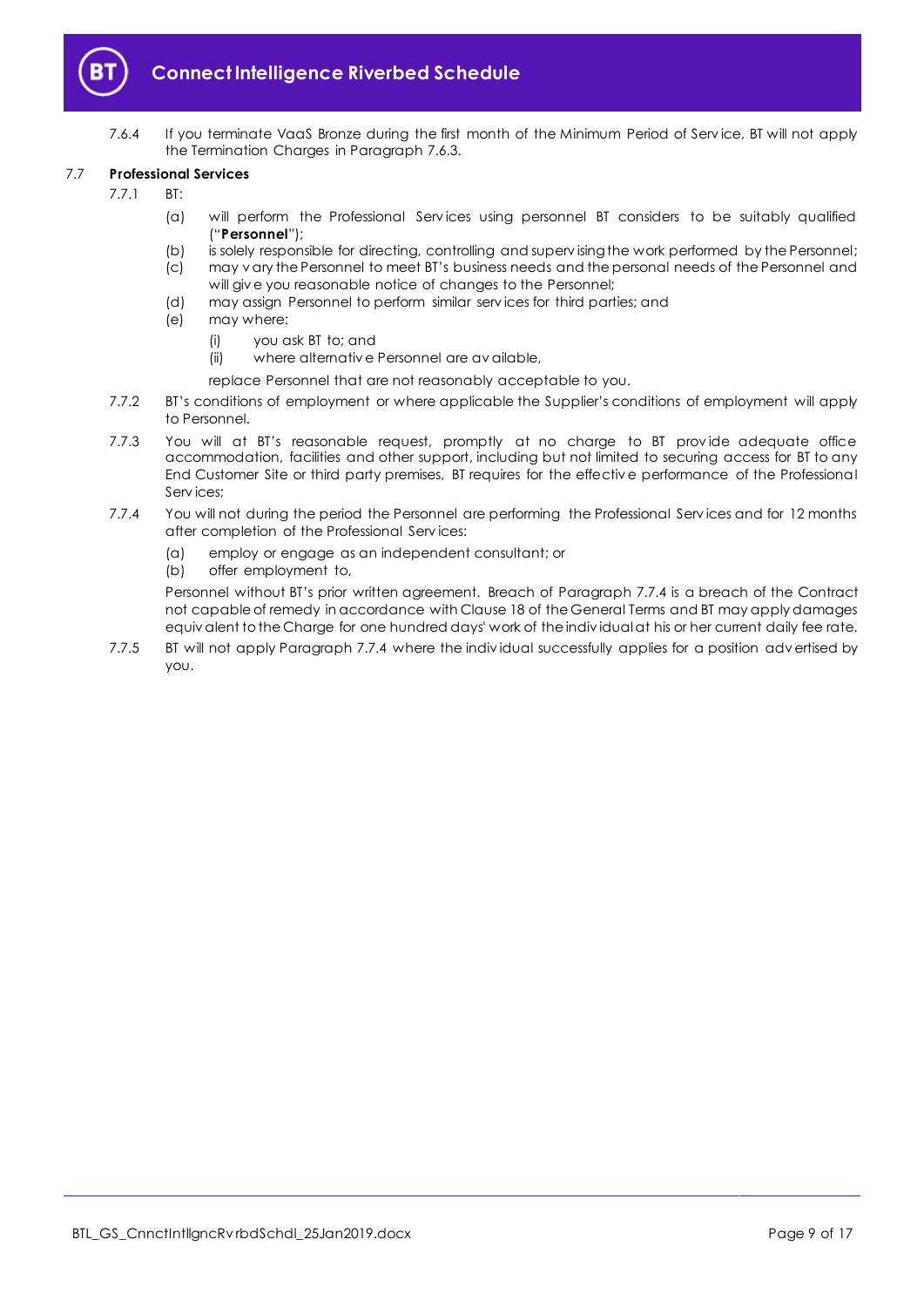

# <span id="page-9-0"></span>**Part B – Service Delivery and Management**

#### <span id="page-9-1"></span>**8 BT's Obligations**

#### 8.1 **Service Delivery**

Before the Serv ice Start Date and, where applicable, throughout the prov ision of the Connect Intelligence Riv erbed Serv ice, BT will:

- 8.1.1 provide you with contact details for the Service Desk;
- 8.1.2 comply with all reasonable health and safety rules and regulations and reasonable security requirements that apply at the Site(s) and that you hav e notified to BT in writing, but BT will not be liable if, as a result of any such compliance, BT is in breach of any of its obligations under this Contract;
- 8.1.3 agree the Application Policy with you; and
- 8.1.4 where BT there is Adopted Equipment, prov ide you with a list of the Adopted Equipment Inv entory.

#### <span id="page-9-3"></span>8.2 **Commissioning of the Service**

Before the Serv ice Start Date, BT will:

- 8.2.1 configure the Connect Intelligence Riverbed Service;
- 8.2.2 conduct a series of standard tests on the Connect Intelligence Riverbed Service to ensure that it is configured correctly; and
- 8.2.3 on the date that BT has completed the activ ities in this Paragraph [8.2,](#page-9-3) confirm to you the Serv ice Start Date;

#### 8.3 **During Operation**

On and from the Serv ice Start Date, BT:

- 8.3.1 will respond and use reasonable endeav ours to remedy an Incident without undue delay if BT detects or if you report an Incident on the Connect Intelligence Riv erbed Serv ice;
- 8.3.2 will maintain the Portal to prov ide you with online access to performance reports;
- 8.3.3 may carry out Maintenance from time to time and will use reasonable endeav ours to inform you at least fiv e Business Days before any Planned Maintenance on the Connect Intelligence Riv erbed Serv ice, the BT Network or BT Equipment, howev er, BT may inform you with less notice than normal where Maintenance is required in an emergency;
- 8.3.4 may, in the ev ent of a security breach affecting the Connect Intelligence Riv erbed Service, require you to change any or all of your passwords; and
- 8.3.5 BT will test new Software feature releases for security, reliability and general integrity. The BT technical consultant will make the final decision whether to offer these for deployment, subject to maintaining the on-going integrity of the Serv ice.

#### 8.4 **The End of the Service**

On termination of the Connect Intelligence Riv erbed Serv ice by either of us, BT:

- 8.4.1 may disconnect and remov e any BT Equipment located at the Site(s); and
- 8.4.2 may delete any Content.

#### <span id="page-9-2"></span>**9 Your Obligations**

#### 9.1 **Service Delivery**

Before the Serv ice Start Date and, where applicable, throughout the prov ision of the Connect Intelligence Riv erbed Serv ice, you will:

- 9.1.1 prov ide BT with access to any Site(s) during Business Hours, or as otherwise agreed, to enable BT to set up, deliv er and manage the Connect Intelligence Riv erbed Serv ice;
- 9.1.2 prov ide BT with Notice of any health and safety rules and regulations and security requirements that apply at the Site(s);
- <span id="page-9-4"></span>9.1.3 in jurisdictions where an employer is legally required to make a disclosure to its Users and other employees:
	- (a) inform your Users that as part of the Connect Intelligence Riv erbed Serv ice being deliv ered by BT, BT may monitor and report to you the use of any targeted applications by them;
	- (b) ensure that your Users hav e consented or are deemed to hav e consented to such monitoring and reporting (if such consent is legally required); and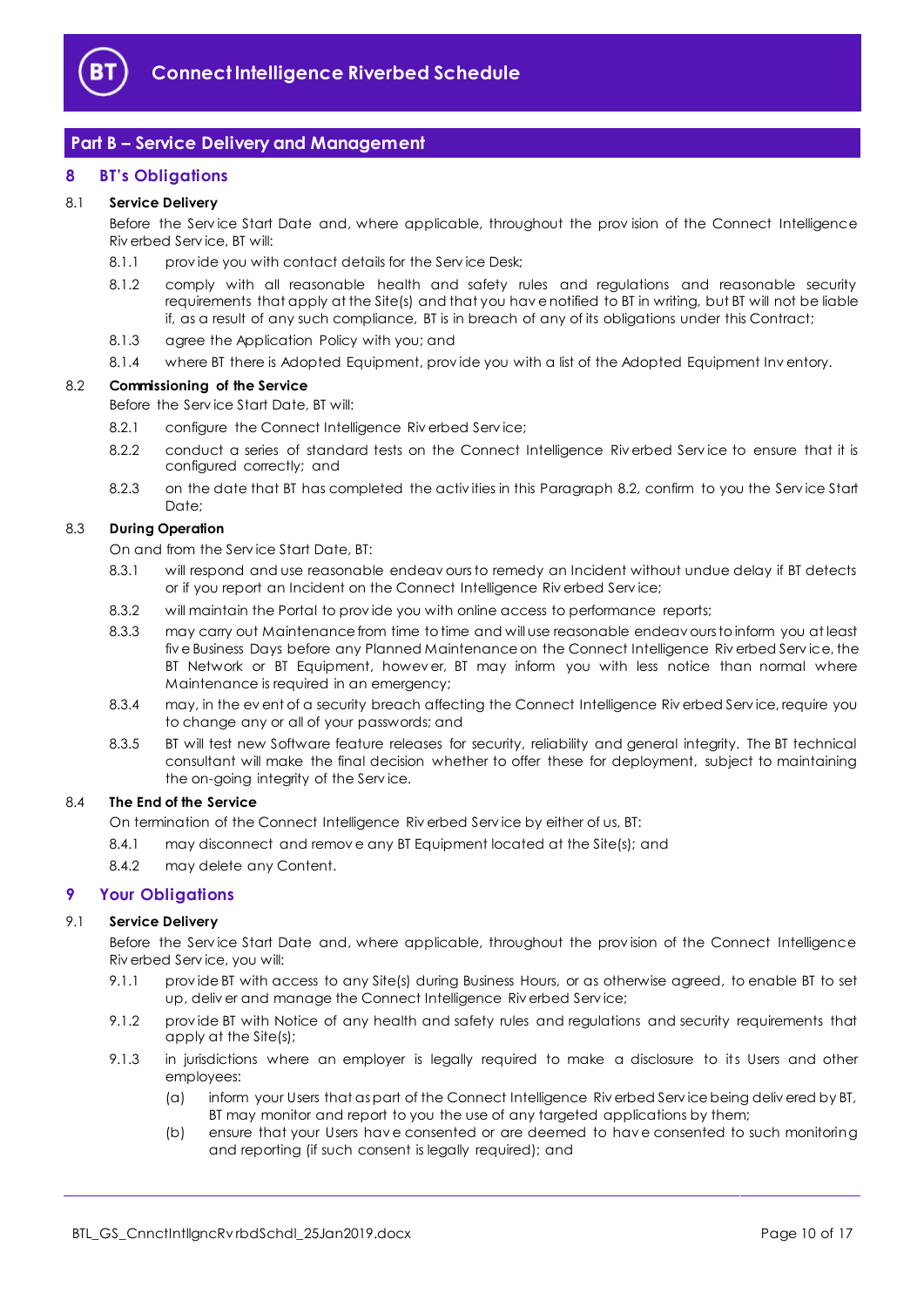

- (c) agree that BT will not be liable for any failure by you to comply with this Paragraph [9.1.3,](#page-9-4) you will be liable to BT for any Claims, losses, costs or liabilities incurred or suffered by BT due to your failure to comply with this Paragrap[h 9.1.3;](#page-9-4)
- 9.1.4 ensure that the LAN protocols and applications you use are compatible with the Connect Intelligence Riv erbed Serv ice;
- 9.1.5 prepare and maintain the Site(s) for the installation of BT Equipment and supply of the Connect Intelligence Riv erbed Serv ice, including:
	- (a) prov iding a suitable and safe operational env ironment for any BT Equipment including all necessary trunking, conduits, cable trays, and telecommunications connection points in accordance with BT's reasonable instructions and applicable installation standards;
	- (b) take up or remov e any fitted or fixed floor cov erings, ceiling tiles and partition cov ers or prov ide any openings in buildings required to connect BT Equipment to appropriate telecommunications facilities in time to allow BT to undertake any necessary installation or maintenance serv ices;
	- (c) carry out any work that may be required after installation to make good any cosmetic damage caused during installation or maintenance;
	- (d) prov ide a secure, continuous power supply at the Site(s) for the operation and maintenance of the Connect Intelligence Riv erbed Serv ice, BT Equipment at such points and with such connections as BT specifies, and, in order to mitigate any interruption to the Connect Intelligence Riv erbed Serv ice resulting from failure in the principal power supply, prov ide back-up power with sufficient capacity to conform to the standby requirements of the applicable standards; and
	- (e) prov ide internal cabling between the BT Equipment and any Customer Equipment, as appropriate.
- 9.1.6 prov ide a LAN switch port or SPAN port for each item of BT Equipment installed by BT as set out in the Order.

#### 9.2 **During Operation**

On and from the Serv ice Start Date, you will:

- 9.2.1 ensure that Users report Incidents to the Customer Contact and not to the Service Desk;
- 9.2.2 ensure that the Customer Contact will take Incident reports from Users and pass these to the Service Desk using the reporting procedures agreed between both of us, and is av ailable for all subsequent Incident management communications;
- 9.2.3 monitor and maintain any Customer Equipment connected to the Connect Intelligence Riverbed Service or used in connection with the Connect Intelligence Riverbed Service;
- <span id="page-10-0"></span>9.2.4 ensure that any Customer Equipment that is connected to the Connect Intelligence Riv erbed Service or that you use, directly or indirectly, in relation to the Connect Intelligence Riv erbed Serv ice is:
	- (a) connected using the applicable BT Network termination point, unless you hav e BT's permission to connect by another means;
	- (b) adequately protected against v iruses and other breaches of security;
	- (c) technically compatible with the Connect Intelligence Riv erbed Serv ice and will not harm or damage BT Equipment, the BT Network, or any of BT's suppliers' or subcontractors' network or equipment; and
	- (d) approv ed and used in accordance with relev ant instructions, standards and Applicable Law and any safety and security procedures applicable to the use of that Customer Equipment;
- <span id="page-10-1"></span>9.2.5 immediately disconnect any Customer Equipment, or adv ise BT to do so at your expense, where Customer Equipment:
	- (a) does not meet any relev ant instructions, standards or Applicable Law; or
	- (b) contains or creates material that is in breach of the Acceptable Use Policy and you are contacted by BT about such material,

and redress the issues with the Customer Equipment prior to reconnection to the Connect Intelligence Riv erbed Serv ice;

- 9.2.6 ensure the security and proper use of all v alid User access profiles, passwords and other systems administration information used in connection with the Connect Intelligence Riv erbed Serv ice and:
	- (a) immediately terminate access for any person who is no longer a User;
	- (b) inform BT immediately if a User's ID or password has, or is likely to, become known to an unauthorised person, or is being or may be used in an unauthorised way;
	- (c) take all reasonable steps to prev ent unauthorised access to the Connect Intelligence Riv erbed Serv ice; and
	- (d) satisfy BT's security checks if a password is lost or forgotten;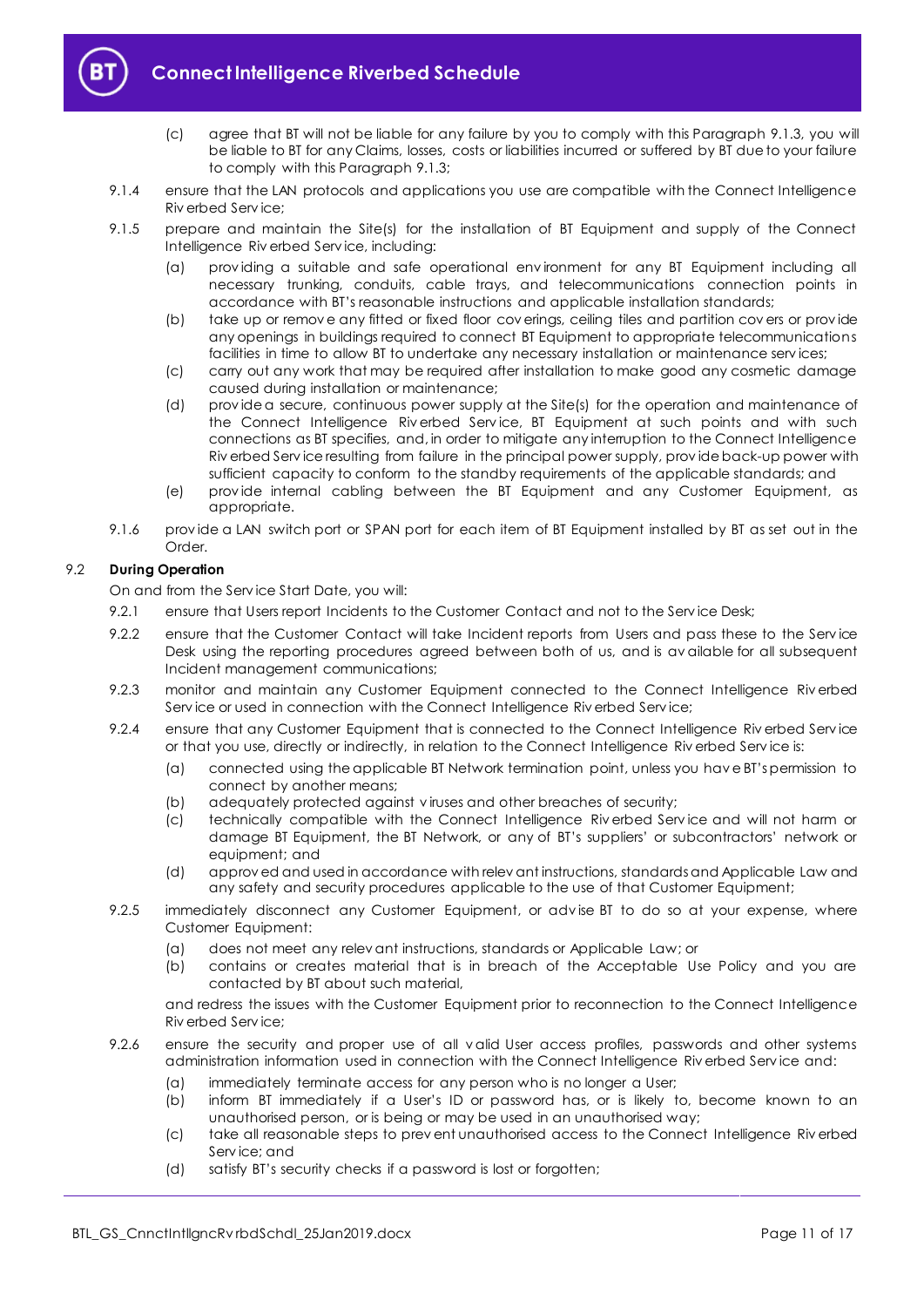

- 9.2.7 ensure that the maximum number of Users will not exceed the permitted number of User identities as set out in any applicable Order;
- 9.2.8 not allow any User specific subscription to be used by more than one indiv idual User unless it has been reassigned in its entirety to another indiv idual User, in which case you will ensure the prior User will no longer hav e any right to access or use the Connect Intelligence Riv erbed Serv ice;
- 9.2.9 notify BT of any maintenance to the Infrastructure that may affect Connect Intelligence Riv erbed Serv ice and during that maintenance the Serv ice Lev els in Part C will not apply;
- 9.2.10 notify BT of any changes to the Infrastructure and where a change requires an amendment to the Connect Intelligence Riv erbed Serv ice:
	- (a) this will be agreed in accordance with Clause 31 of the General Terms; and
	- (b) during the agreement of the amendment the Serv ice Lev els in Part C will not apply;
- 9.2.11 prov ide and maintain your LAN, WAN, Customer Data Centre, Internet connection and Customer Equipment.

#### 9.3 **The End of the Service**

On termination of the Connect Intelligence Riv erbed Serv ice by either of us, you will:

- 9.3.1 provide BT with all reasonable assistance necessary to remove BT Equipment from the Site(s);
- 9.3.2 disconnect any Customer Equipment from BT Equipment located at the Site(s);
- 9.3.3 not dispose of or use BT Equipment other than in accordance with BT's written instructions or authorisation;
- 9.3.4 arrange for any BT Equipment located at the Site(s) to be returned to BT; and
- 9.3.5 be liable for any reasonable costs of recovery that BT incurs in recovering the BT Equipment.

#### <span id="page-11-0"></span>**10 Notification of Incidents**

Where you become aware of an Incident:

- 10.1 the Customer Contact will report it to the Service Desk;
- <span id="page-11-1"></span>10.2 BT will give you a Ticket;
- <span id="page-11-2"></span>10.3 BT will inform you when it believ es the Incident is cleared and will close the Ticket when:
	- 10.3.1 you confirm that the Incident is cleared within 24 hours after hav ing been informed; or
	- 10.3.2 BT has attempted unsuccessfully to contact you, in the way agreed between both of us in relation to the Incident, and you hav e not responded within 24 hours following BT's attempt to contact you.
- <span id="page-11-3"></span>10.4 If you confirm that the Incident is not cleared within 24 hours after hav ing been informed, the Ticket will remain open, and BT will continue to work to resolv e the Incident.
- 10.5 Where BT becomes aware of an Incident, Paragraphs [10.2,](#page-11-1) [10.3](#page-11-2) and [10.4](#page-11-3) will apply.
- 10.6 The escalation contacts for both of us are as set out in the Handbook.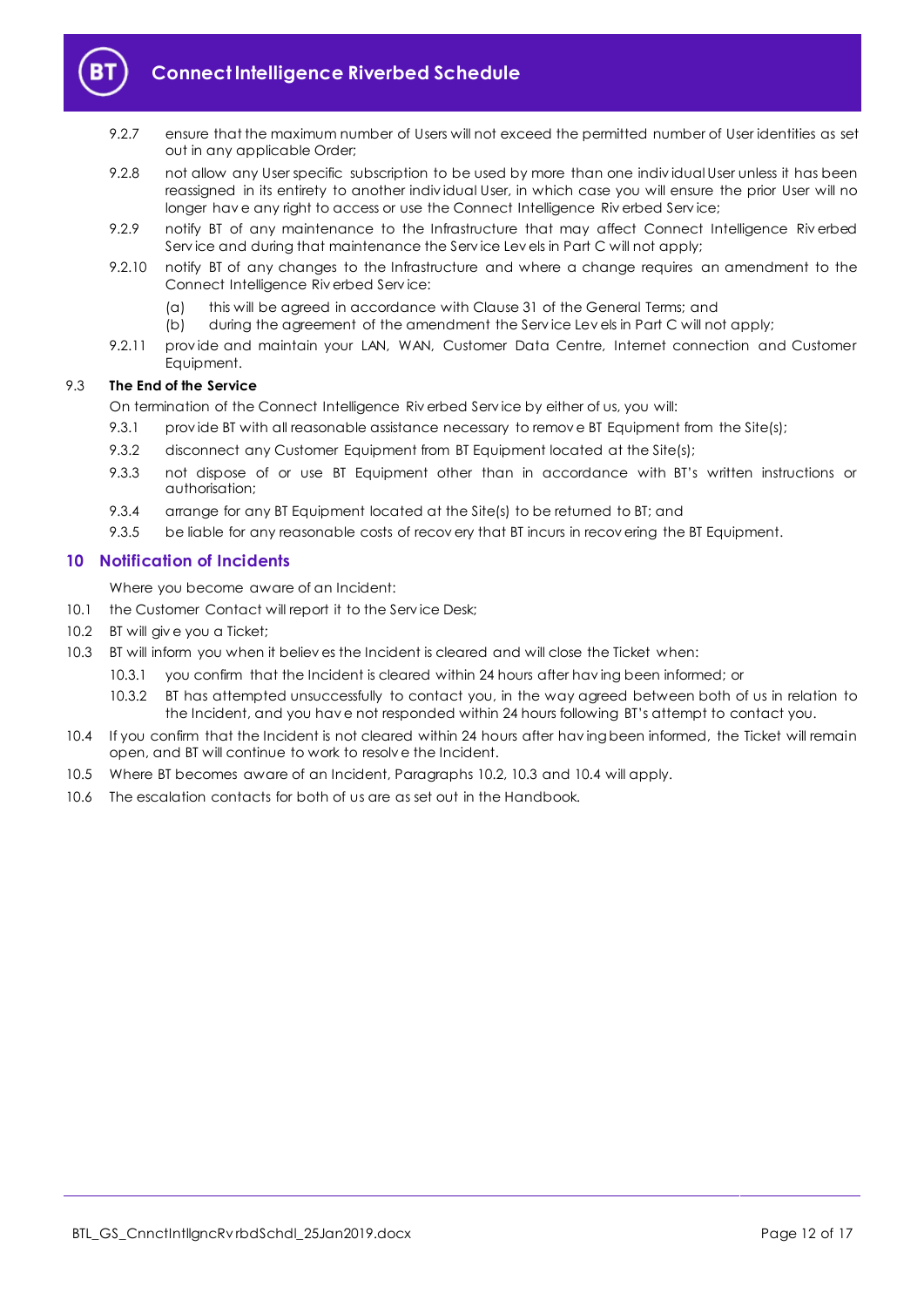

# <span id="page-12-0"></span>**Part C – Service Levels**

#### <span id="page-12-1"></span>**11 On Time Delivery**

#### <span id="page-12-10"></span>11.1 **On Time Delivery Service Level**

BT will deliv er the Connect Intelligence Riv erbed Serv ice on or before the Customer Committed Date ("**On Time Delivery Service Level**").

#### <span id="page-12-4"></span>11.2 **On Time Delivery Service Credits**

If BT does not meet the On Time Deliv ery Serv ice Lev el, you may claim On Time Deliv ery Serv ice Credits if you hav e reported the Qualifying Incident in accordance with Paragraph [10,](#page-11-0) for each day after the Customer Committed Date until the Serv ice Start Date as set out in this Paragraph [11.2.](#page-12-4)

#### 11.3 **Exception**

The On-Time Deliv ery Serv ice Lev el does not apply to upgrades or changes to the Connect Intelligence Riv erbed Serv ices, unless these require the installation of new components and hav e an agreed deliv ery date, in which case the Customer Committed Date will be that agreed deliv ery date.

#### <span id="page-12-2"></span>**12 Service Availability**

#### <span id="page-12-6"></span>12.1 **Availability Service Level**

From the Serv ice Start Date, BT will prov ide the Connect Intelligence Riv erbed Serv ice with a target av ailability corresponding to the applicable SLA Category for the Connect Intelligence Riv erbed Serv ice as set out in the applicable Order, as set out in the table below ("**Availability Service Level**"):

| <b>SLA Category</b> | Availability<br><b>Annual Target</b> | Maximum<br>Annual<br>Availability<br>Downtime | Maximum<br><b>Monthly</b><br><b>Availability</b><br>Target | Service Credit<br>Interval |
|---------------------|--------------------------------------|-----------------------------------------------|------------------------------------------------------------|----------------------------|
| $Cat A++$           | $299.999\%$                          | 5 minutes                                     | 0 minutes                                                  | $5 \text{ min}$            |
| $Cat A+$            | $299.99\%$                           | hour <b>h</b>                                 | 0 minutes                                                  | 5 min                      |
| Cat A1              | $299.97\%$                           | 3 hours                                       | 0 minutes                                                  | I hour                     |
| Cat A               | $\geq 99.95\%$                       | 4 hours                                       | 0 minutes                                                  | 1 hour                     |
| Cat B               | $\geq 99.90\%$                       | 8 hours                                       | 1 hour                                                     | 1 hour                     |
| Cat C               | $\geq$ 99.85%                        | $\overline{13}$ hours                         | 3 hours                                                    | Thour                      |
| Cat D               | $\geq$ 99.80%                        | 17 hours                                      | 5 hours                                                    | Thour                      |
| Cat E               | $\geq 99.70\%$                       | 26 hours                                      | 7 hours                                                    | Thour                      |
| Cat F               | $299.50\%$                           | 43 hours                                      | 9 hours                                                    | I hour                     |
| Cat G               | $\geq$ 99.00%                        | 87 hours                                      | 11 hours                                                   | l hour                     |
| $C$ at H            | $\geq$ 98.00%                        | 175 hours                                     | 13 hours                                                   | 1 hour                     |
| Cat I               | $297.00\%$                           | 262 hours                                     | 15 hours                                                   | l hour                     |

#### <span id="page-12-7"></span>12.2 **Availability Service Credits**

- 12.2.1 If a Sev erity Lev el 1 Incident occurs, BT will measure the Av ailability Downtime for the Site(s) starting from when you report or BT giv es you notice of a Qualifying Incident, and ending when BT closes the Incident in accordance with Paragrap[h 10.3.](#page-11-2)
- 12.2.2 BT will measure the Av ailability Downtime in units of full minutes during the Local Contracted Business Hours for Incidents and during the Contracted Maintenance Hours for BT Equipment Incidents.
- <span id="page-12-9"></span>12.2.3 BT will then calculate the cumulativ e Av ailability Downtime for the calendar months in which the Sev erity Lev el 1 Incident occurred ("**Cumulative Monthly Availability Downtime**").
- <span id="page-12-8"></span>12.2.4 If the Cumulativ e Monthly Av ailability Downtime of the Site exceeds the Maximum Monthly Av ailability Downtime, you may request Av ailability Serv ice Credits for each Serv ice Credit Interv al of 4 per cent of the Monthly Recurring Charges for the relev ant Site.

#### <span id="page-12-3"></span>**13 Requests for Service Credits**

- <span id="page-12-5"></span>13.1 You may request applicable Serv ice Credits within 28 days of the end of the calendar month in which a Qualifying Incident occurred by prov iding details of the reason for the claim. Any failure by you to submit a request in accordance with this Paragraph [13.1](#page-12-5) will constitute a waiv er of any claim for Serv ice Credits for that calendar month.
- 13.2 Upon receipt of a v alid request for Serv ice Credits in accordance w ith Paragrap[h 13.1:](#page-12-5)
	- 13.2.1 BT will issue you with the applicable Serv ice Credits by deducting those Serv ice Credits from your inv oice within two billing cycles of the request being receiv ed; and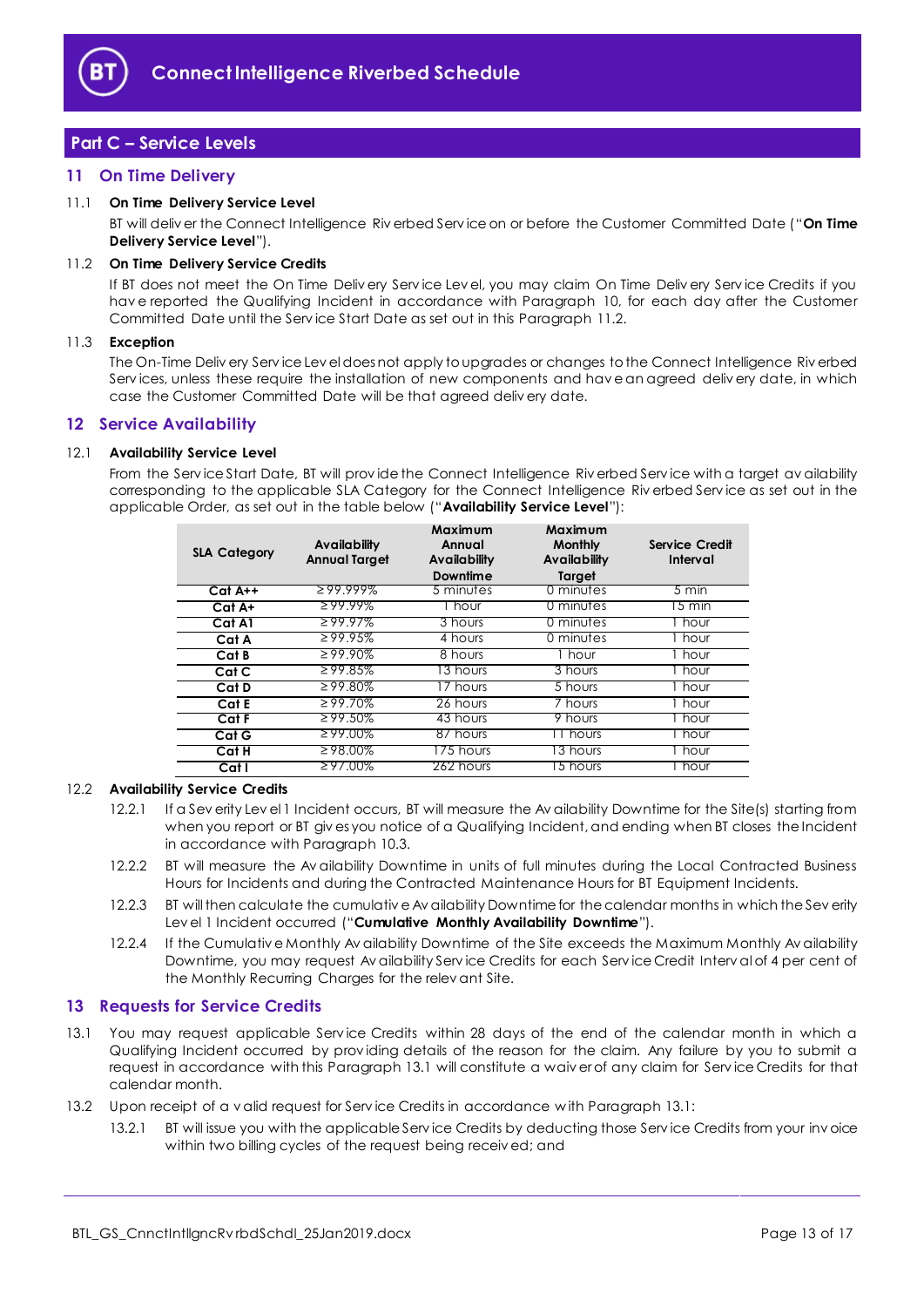

- 13.2.2 following termination of the Contract where no further inv oices are due to be issued by BT, BT will pay you the Serv ice Credits in a reasonable period of time.
- 13.3 Serv ice Credits for all Serv ice Lev els will be aggregated and are av ailable up to a maximum amount equal to 100 per cent of the monthly Recurring Charge for the affected Connect Intelligence Riv erbed Service Site.
- 13.4 All Service Lev els and Service Credits will be calculated in accordance with information recorded by, or on behalf of, BT.
- 13.5 The Serv ice Lev els under this Schedule will not apply:
	- 13.5.1 in the ev ent that Clause 8 or Clause 23 of the General Terms applies; or
	- 13.5.2 during any trial period of the Connect Intelligence Riverbed Service.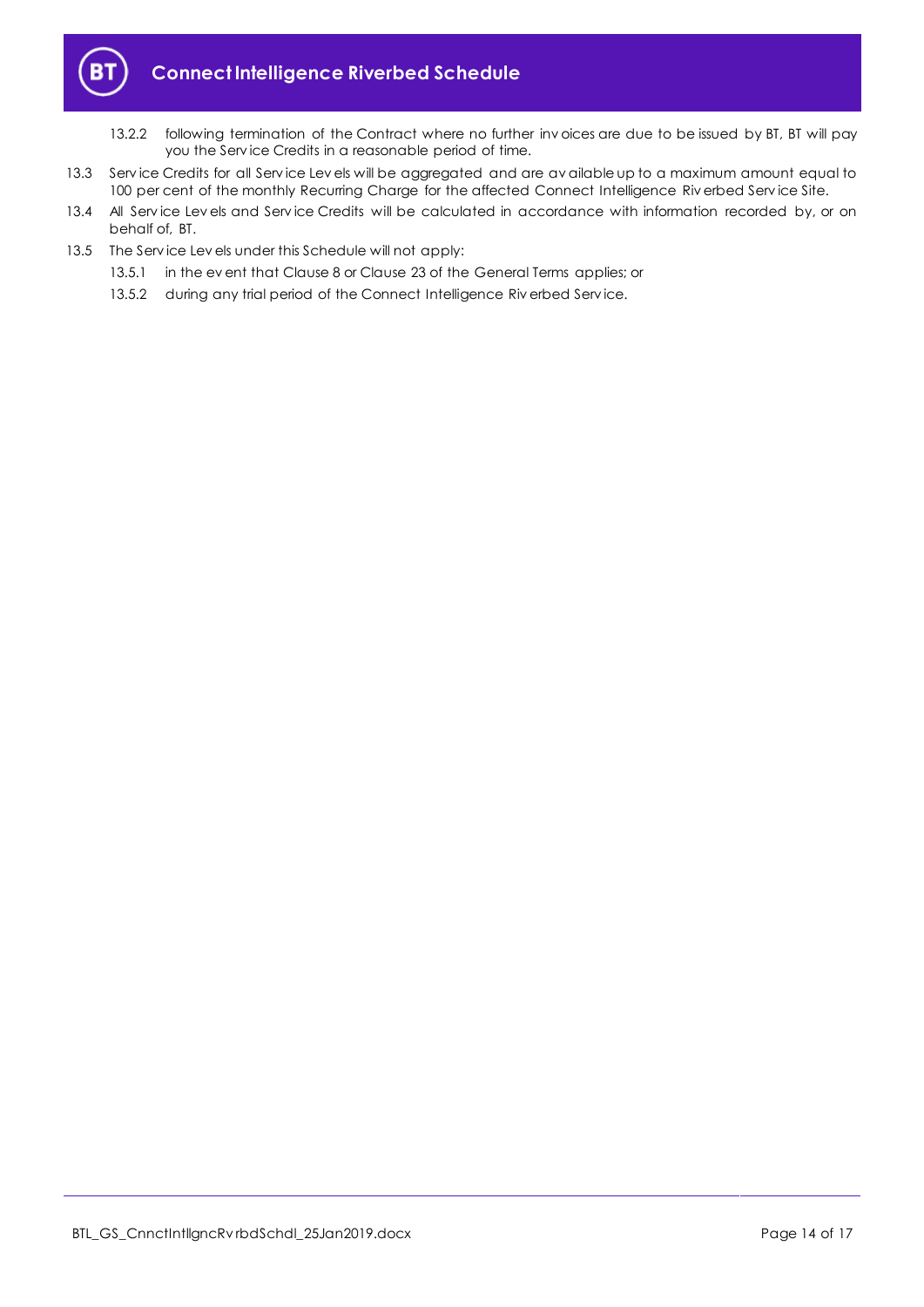

# <span id="page-14-0"></span>**Part D – Defined Terms**

#### <span id="page-14-1"></span>**14 Defined Terms**

In addition to the defined terms in the General Terms, capitalised terms in this Schedule will hav e the below meanings (and in the case of conflict between these defined terms and the defined terms in the General Terms, these defined terms will take precedence for the purposes of this Schedule). BT has repeated some definitions in this Schedule that are already defined in the General Terms. This is to make it easier for you to find the definitions when reading this Schedule.

"**Adopted Equipment**" has the meaning giv en in Paragraph [7.3.4](#page-6-1) and is Customer Equipment.

"**Alarm**" means a serv ice threshold set by BT which if broken will result in an alarm being sent to the Serv ice Desk for inv estigation, these thresholds may include issues with the Customer Equipment, Alarms are not av ailable with SteelConnect.

"**Application**" means a computer program or programs supporting a business task for you, such as order processing, payroll, e-mail and enterprise resource planning.

"**Application Policy**" means the document setting out the agreed configuration of Application priorities and where applicable, Alarms.

"**Availability**" means the period of time when the Connect Intelligence Riv erbed Serv ice is functioning.

"**Availability Annual Target**" has the meaning giv en in the table at Paragraph [12.1](#page-12-6) for the relev ant SLA Category. "**Availability Downtime**" means the period of time during which a Sev erity Lev el 1 Incident exists as measured by BT in accordance with Paragraph [12.2.1.](#page-12-7)

"**Availability Service Credit**" means the Serv ice Credit av ailable for a failure to meet the Av ailability Serv ice Lev el, as set out in Paragraph [12.2.4.](#page-12-8)

"**Availability Service Level**" has the meaning giv en in in Paragraph [12.1.](#page-12-6)

"**Business Hours**" means between the hours of 0800 and 1700 in a Business Day.

"**Connect Intelligence Riverbed Service**" has the meaning giv en in Paragraph [1](#page-1-3) and may also be referred to as Connect Acceleration or Connect Acceleration Monitoring or Connect Intelligent Riv erbed as a Serv ice (CIRaaS).

"**Content**" means applications, data, information (including emails), v ideo, graphics, sound, music, photographs, software or any other material.

"**Contracted Maintenance Hours**" means the times during which BT will prov ide maintenance for BT Equipment, which are Business Hours unless set out otherwise in any applicable Order.

"**Cumulative Monthly Availability Downtime**" has the meaning giv en in Paragrap[h 12.2.3.](#page-12-9)

"**Customer Data Centre**" means your facility housing computer systems and associated components, such as telecommunications and storage systems.

"**Customer Equipment**" means any equipment and any software, other than BT Equipment, used by you in connection with a Connect Intelligence Riv erbed Serv ice.

"**Dashboard**" means a webpage on the Portal prov iding an ov erv iew of Serv ice status or particular aspects of the Application landscape at any point in time.

"**Enabling Service**" has the meaning giv en in Paragrap[h 5.1.](#page-4-2)

"**EULA**" has the meaning giv en in Paragraph [7.4.1.](#page-6-2)

"**General Terms**" means the general terms to which this Schedule is attached or can be found at [www.bt.com/terms,](http://www.bt.com/terms) and that form part of the Contract.

"**Handbook**" means the document prov ided by BT to you that sets out the details of the Connect Intelligence Riv erbed Serv ice including information about contacts, serv ice access details, change request and escalation processes.

"**Incident**" means an unplanned interruption to, or a reduction in the quality of, the Connect Intelligence Riv erbed Serv ice or particular element of the Connect Intelligence Riv erbed Serv ice.

"**Infrastructure**" means all the components that link together to make up your network.

"**Installation Charges**" means those Charges set out in any applicable Order in relation to installation of the Connect Intelligence Riv erbed Serv ice, Customer Equipment or BT Equipment as applicable.

"**Internet**" means a global system of interconnected networks that use a standard Internet Protocol to link dev ices worldwide.

"**Internet Protocol**" or "**IP**" means a communications protocol for dev ices connected to the Internet that specifies the format for addresses and units of transmitted data.

"**IP Address**" means a unique number on the Internet of a network card or controller that identifies a dev ice and is v isible by all other dev ices on the Internet.

"**Local Area Network**" or "**LAN**" means the infrastructure that enables the ability to transfer IP serv ices within Site(s) (including data, v oice and v ideo conferencing serv ices).

"**Local Contracted Business Hours**" means the times during which maintenance of any Access Line is prov ided, which are Business Hours unless set out otherwise in any applicable Order.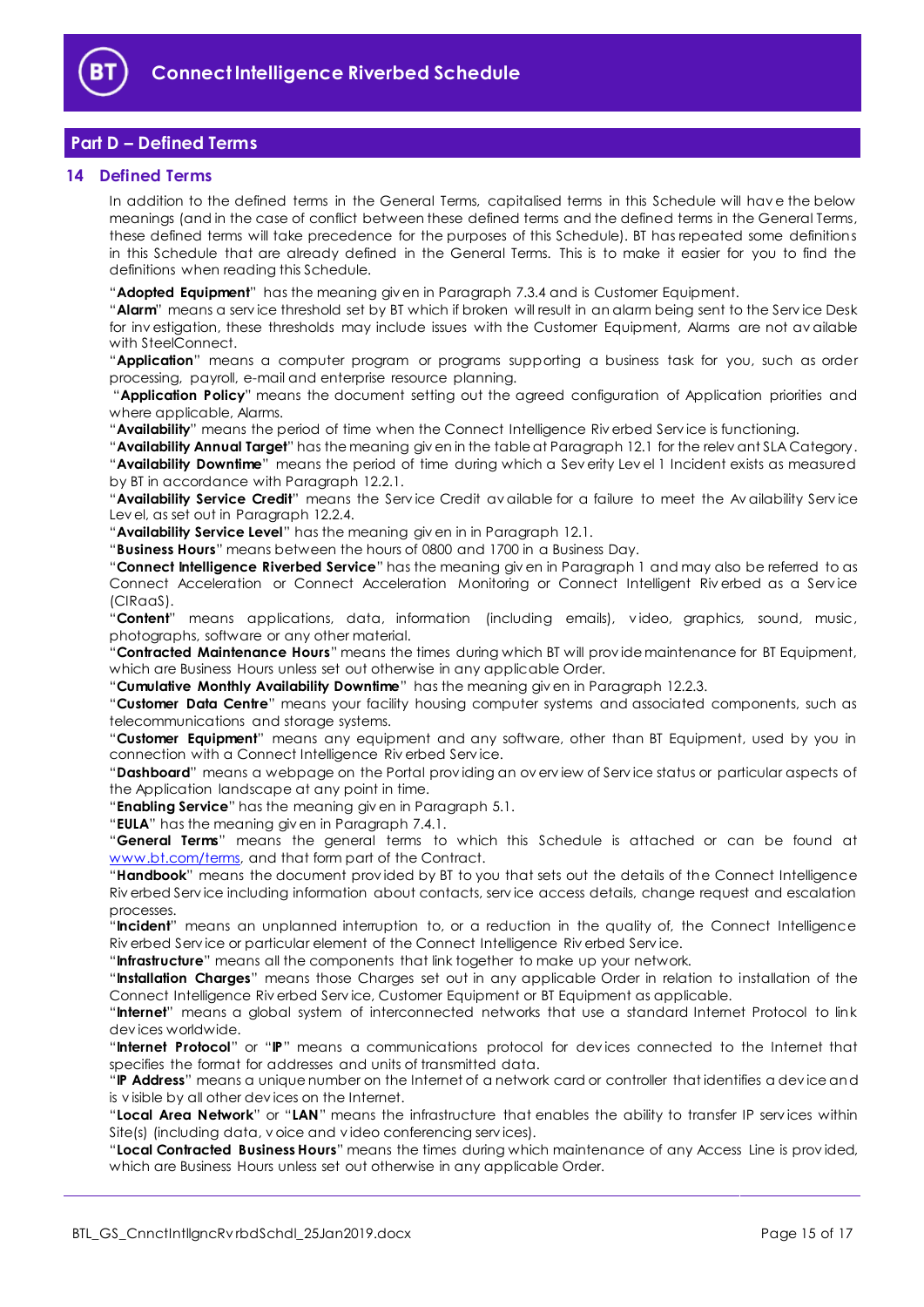

"**Maximum Annual Availability Downtime**" has the meaning giv en in the table at Paragraph [12.1](#page-12-6) for the relev ant SLA Category.

"**Maximum Monthly Availability Downtime**" has the meaning giv en in the table at Paragraph [12.1](#page-12-6) for the relev ant SLA Category.

"**Minimum Period of Service**" means the period of consecutiv e months beginning on the Serv ice Start Date, as set out in the Order.

"Monthly Recurring Charges" means the monthly Recurring Charges for the Connect Intelligence Riverbed Serv ice and the sum of the Usage Charges for the three full prev ious months div ided by three.

"**Netflow**" means a standards based data source from an item of Customer Equipment used by the Connect Intelligence Riv erbed Serv ice to create the Dashboard and reports.

"**Non-compliant Equipment**" has the meaning giv en in Paragraph [7.3.5\(a\).](#page-6-3)

"**On Time Delivery Service Credits**" means the Serv ice Credit av ailable for a failure to meet the On Time Deliv ery Serv ice Lev el, which are equal to 4 per cent of the Recurring Charges for the applicable Site, per day.

"**On Time Delivery Service Level**" has the meaning giv en in Paragrap[h 11.1.](#page-12-10)

"**Personnel**" has the meaning giv en in Paragraph [7.7.1\(a\).](#page-8-2)

"**Planned Maintenance**" means any Maintenance BT has planned to do in adv ance.

"**Portal**"means a secure website prov iding you with real time information about Applications and will dependent upon the Serv ice Options chosen, include:

- (a) Applications being monitored;
- (b) Application optimisation; and
- (c) bandwidth utilisation.

"**Professional Services**" means those serv ices prov ided by BT that are labour related serv ices.

"**Qualifying Incident**" means an Incident, except where any of the following ev ents hav e occurred:

- (a) the Connect Intelligence Riv erbed Serv ice has been modified or altered in any way by you, or by BT in accordance with your instructions;
- (b) Planned Maintenance;
- (c) you hav e performed any network configurations that BT did not approv e;
- (d) an Incident has been reported and BT cannot confirm that an Incident exists after performing tests; or
- (e) you requested BT to test the Connect Intelligence Riv erbed Serv ice at a time when no Incident has been detected or reported.

"**Recurring Charges**" means the Charges for the Connect Intelligence Riv erbed Serv ice or applicable part of the Connect Intelligence Riv erbed Serv ice that are inv oiced repeatedly in ev ery payment period (e.g. ev ery month), as set out in any applicable Order.

"**Renewal Period**" means for VAAS and SteelConnect, the initial period of consecutiv e months following the Minimum Period of Serv ice, and each subsequent period of the same number of consecutiv e months.

"**Service Credit Interval**" has the meaning giv en in the table at Paragraph [12.1](#page-12-6) for the relev ant SLA Category.

"**Service Delivery Manager**" has the meaning giv en in Paragrap[h 2.2.1.](#page-1-6)

"**Service Desk**" means the helpdesk that you are able to contact to submit serv ice requests, report Incidents and ask questions about the Connect Intelligence Riv erbed Serv ice and which is av ailable 24 hours a day, 7 days a week.

"Service Level" means each of the On Time Deliv ery Service Level, the Av ailability Service Level, and the Resiliency Restoration Serv ice Lev el.

"**Service Management Boundary**" has the meaning giv en in Paragraph [4.1.](#page-4-3)

"**Service Map**" means a series of reports, diagrams and charts v isible on the Portal that identifies the Applications that you hav e nominated as important and which once configured will prov ide enhanced Dashboards and dependency diagrams.

"**Service Options**" has the meaning giv en in Paragrap[h 3.](#page-1-5)

"**Severity Level 1 Incident**" means a Qualifying Incident that cannot be circumv ented and that constitutes a complete loss of serv ice at the Site(s).

"**Site**" means a location at which the Connect Intelligence Riv erbed Serv ice is prov ided.

"**SLA Category**" means the category, as set out in any applicable Order, which, in accordance with the table set out at Paragraph [12.1,](#page-12-6) specifies the following in relation to the Connect Intelligence Riv erbed Serv ice or Site:

- (a) Av ailability Annual Target;
- (b) Maximum Annual Av ailability Downtime;
- (c) Maximum Monthly Av ailability Downtime; and
- (d) Serv ice Credit Interv al.

"**Standard Service Components**" has the meaning giv en in Paragraph [2.](#page-1-4)

"**SteelCentral**" means the Serv ice Option set out in Paragraph [3.7.](#page-2-1)

"**SteelConnect**" means the Serv ice Option set out in Paragraph [3.13.](#page-4-4)